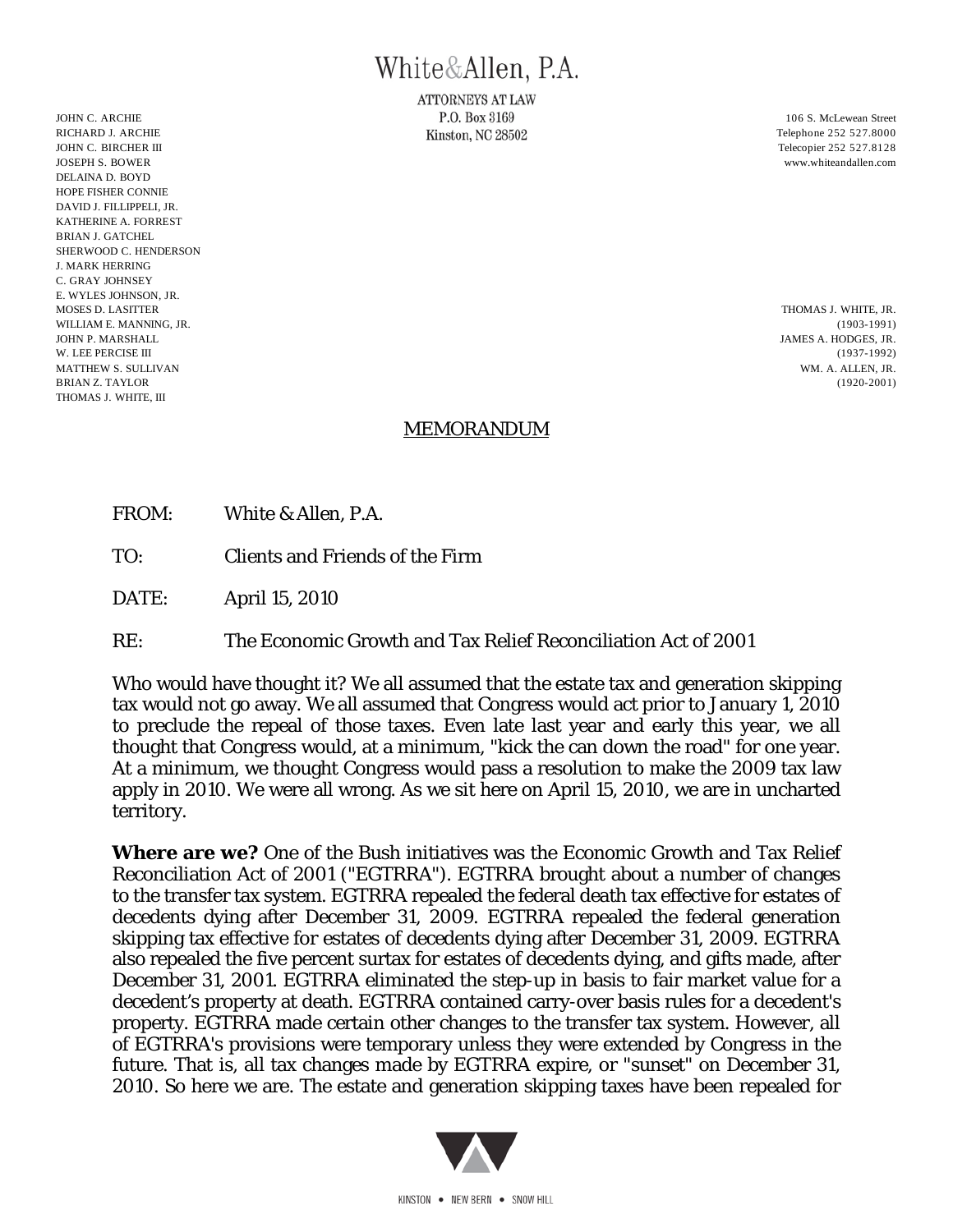April 15, 2010 Page 2

the 2010 calendar year, while the gift tax remains in place. For the 2010 calendar year, the gift tax exemption is \$1,000,000.00 and the maximum gift tax rate has been reduced from 45% to 35%. We also have a "modified carry-over basis" regime and the step-up in basis rule with respect to a decedent's property is repealed. The estate tax, gift tax, and generation skipping tax, as they existed before 2002, will all be reinstated January 1, 2011. This will mean a maximum transfer tax rate of 55%, with a 5% surcharge on estates or cumulative gifts between \$10,000,000.00 and \$17,184,000.00. The estate and gift tax exemptions were \$675,000.00 in 2001. However, with the sunset of EGTRRA, the estate and gift tax exemptions would revert to \$1,000,000.00, which they were already scheduled to increase to. The generation skipping tax exemption would revert to \$1,000,000.00, but adjusted for inflation since 1999. It is estimated that the inflation adjusted generation skipping tax exemption would be approximately \$1,340,000.00.

**How did we get here?** Everyone assumed that Congress would not let the death tax and generation skipping tax go away. In fact, on December 2, 2009, the House of Representatives passed a bill making the transfer tax law which was effective in 2009, permanent. When the bill reached the Senate, the Senators were in the midst of the health care debate. Finance Committee Chairman Max Baucus asked the Senate for unanimous consent to bring the bill to the floor, and approve an amendment to extend the 2009 law for two months. The Republican leadership wanted an amendment calling for a unified \$5,000,000.00 exemption which was portable, and a 35% maximum transfer tax rate. This was not acceptable to the Democrats and the matter died.

**What will Congress do?** Who knows. It is impossible to know what Congress will do. If they do act in 2010, it is impossible to know what the effective date of the legislation will be. One question that has arisen is whether or not Congress could act in 2010 and make the law retroactive to January 1. There is authority for making the tax law change effective retroactively. United States vs. Carlton, 512 U.S. 26 (1994). In Carlton, the Court held that a retroactive amendment to the tax law was permissible if it was justified by a legitimate legislative purpose and was not excessive in length. Five of the justices who decided Carlton are still on the Court. Of course, Congress could just do nothing and let the provisions of EGTRRA sunset December 31, 2010. One thing is clear, what we have now is a "big mess". One commentator has aptly described our current situation as being the result of "congressional malpractice".

**What are the implications?** Testamentary documents tied to tax formulas and estate plans motivated by transfer taxes are obviously impacted. Existing documents that provide for apportionment of the decedent's estate between a credit shelter share (for the children) and a marital deduction share (for the spouse) are problematic. The possible results are uncertain, depending upon the exact wording of the apportionment provision. Consider the following, in light of the current repeal:

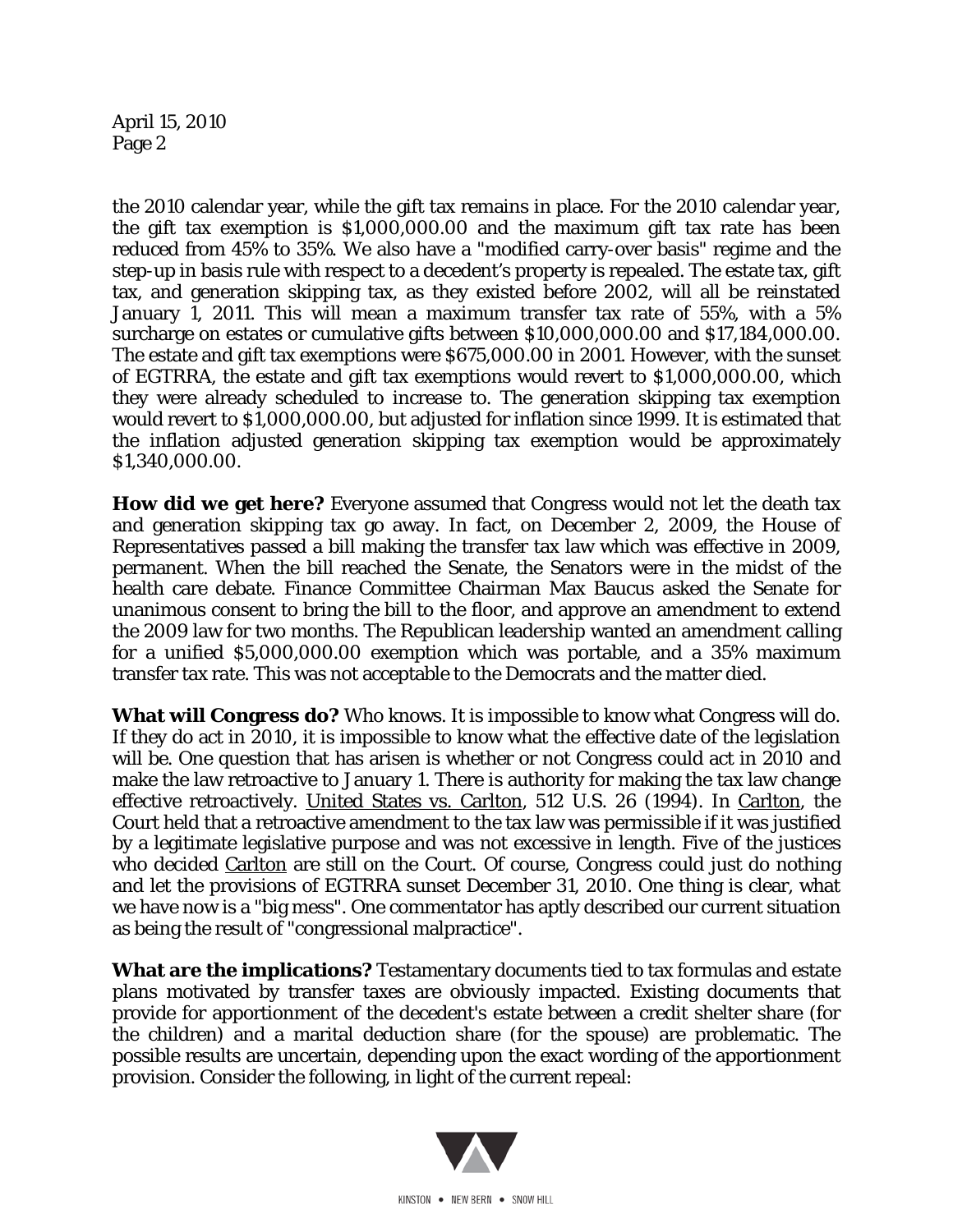\* "I leave the maximum amount that can pass free from federal estate tax to my children, and the balance to my spouse." Who gets what? As there is no estate tax, we could conclude that the entire estate passes to the children, and nothing passes to the spouse.

 \* "I leave the minimum amount necessary to reduce the federal estate tax to zero to my spouse, and the balance to my children." Who gets what? As there is no estate tax, we could conclude that nothing passes to the spouse, and the entire estate passes to the children.

 \* "I leave the maximum amount that can pass free from federal estate tax, by virtue of the applicable exclusion amount of the unified credit, to my children, and the balance to my spouse." Who gets what? As there is no applicable exclusion amount of the unified credit, we could conclude that nothing passes to the children, and the entire estate passes to the spouse.

Similar questions are raised with respect to dispositions tied to the generation skipping tax exemption. With the repeal of the generation skipping tax, do we now make substantial generation skipping gifts in 2010? If generation skipping transfers are made outright or from existing trusts, there would appear to be no generation skipping tax implications, as long as the law is not changed retroactively. If generation skipping transfers are made into trusts in 2010, when the generation skipping tax exemption and the deemed allocation rules do not exist, and EGTRRA sunsets December 31, 2010, what are the tax consequences of subsequent generation skipping transfers out of those trusts? Should we all be planning for the modified carry-over basis regime? It is easy to see that there are more questions than there are answers. One thing is for sure, the sooner that Congress acts and these issues are resolved, the better for all.

**Conclusion.** We thought that Congress would have acted in 2009 or early in 2010 to deal with these issues. That is one reason why we have not communicated with you sooner. Given the gridlock in Congress, and the fact that we are now four months into the calendar year, there is a real possibility that there will be no legislative remedy this year. The transfer tax repeal for the 2010 calendar year may or may not create a problem for a given client. Potential problems caused by the repeal are as numerous as there are clients, and there is no standard solution for all problems. We can draw some general conclusions. There are many clients who would not have a transfer tax problem with a \$1,000,000.00 exemption, and certainly would not have a transfer tax problem where the exemption increased to its 2009 amount of \$3,500,000.00. Many of those clients have simple straight forward Wills that leave everything to the surviving spouse, and at the death of the last of the spouses to die, on to the children. These clients, and these